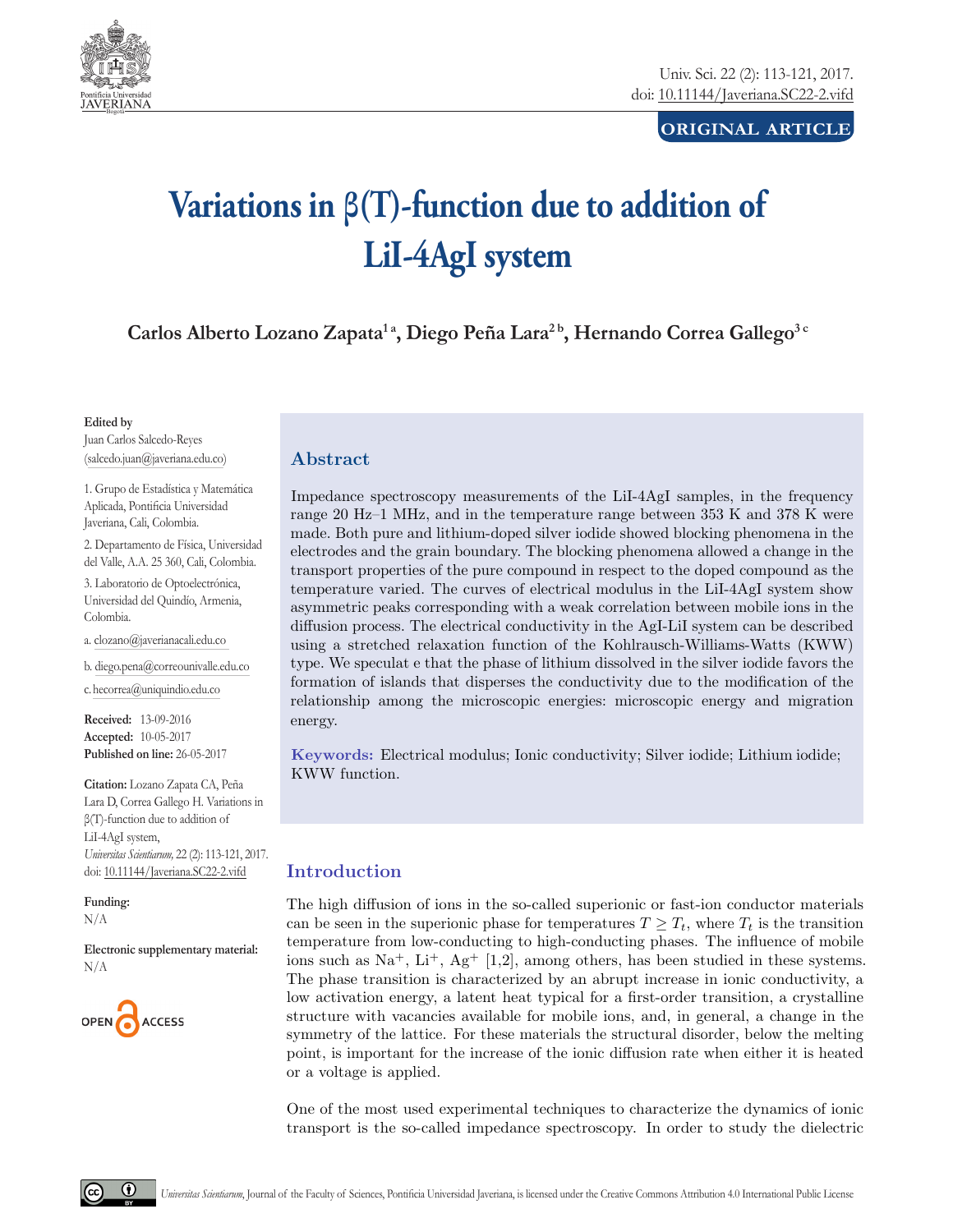properties of materials using the impedance spectroscopy technique, an impedance bridge is used. It provides conductance  $(G)$ , capacitance  $(C)$ , and phase angle  $(\theta)$ measurements as a function of the angular frequency  $\omega$  [3]. All the experimental information about electric relaxation at a given temperature is found in  $G[\omega]$  and  $C[\omega]$ . These physical quantities are transformed in the complex permittivity  $\varepsilon^*[\omega]$ , complex conductivity  $\sigma^*[\omega] = j\omega \varepsilon^*[\omega]$ , complex resistivity  $\rho^*[\omega] = 1/\sigma^*[\omega]$ , and complex electrical modulus  $M^{\star}[\omega] = 1/\varepsilon^{\star}[\omega]$  [4].

## Electric answer due to ion dynamics

By applying a Heaviside step function to the electric displacement vector  $D$ , we have that for  $t > 0$  the internal electric field  $\boldsymbol{E}$  decreases due to the ion conventional hopping mechanism. This condition is expressed mathematically introducing the  $c_m[t]$  function [5,6], that defines the electric field change with time:

$$
E[t] = c_m[t]E[0] \tag{1}
$$

 $c_m[t]$  represents the relaxation of  $\boldsymbol{E}$  at the interior of the material when a step function is applied to D,  $E[0]$  is the value of E at the instant  $t > 0$ :

$$
E[0] = \frac{D_0}{\varepsilon_0 \varepsilon_\infty} \tag{2}
$$

where  $\varepsilon_0$  is the electrical permittivity of vacuum and  $\varepsilon_{\infty}$  is the electrical permittivity at the high-frequency limit.

The time derivative of (1) is:

$$
\frac{dE[t]}{dt} = \frac{D_0}{\varepsilon_0 \varepsilon_\infty} \frac{dc_m[t]}{dt}.\tag{3}
$$

By denominating

$$
\Phi_m[t] = -\frac{dc_m[t]}{dt} \tag{4}
$$

as the relaxation function and integrating the Eq. (3)

$$
\boldsymbol{E}[t] = \frac{1}{\varepsilon_0 \varepsilon_\infty} \left( \boldsymbol{D}[t] - \boldsymbol{D}_0 \int_0^t \Phi_m[t'] dt' \right) \tag{5}
$$

In the Eq.(5), the notation E[t] and D[t] are defined over the whole interval  $-\infty$  <  $t < \infty$ .

Fourier transform of (5) is:

$$
E[\omega] = \frac{D[\omega](1 - \Phi_m[\omega])}{\varepsilon_0 \varepsilon_\infty} \tag{6}
$$

where  $\Phi_m[\omega]$  is the electrical susceptibility.

From (6) and  $\mathbf{D}[\omega] = \varepsilon_0 \varepsilon[\omega] \mathbf{E}[\omega]$ , the electrical modulus is:

$$
\mathbf{M}^{\star}[\omega] = \mathbf{M}_{\infty} (1 - \Phi_m[\omega]) \tag{7}
$$

being  $M_{\infty} \equiv 1/\varepsilon_{\infty}$ . For the case of an assembly of dipoles or ions non-correlated or Debye behavior  $(c_m[t] \sim e^{-t/\tau})$ , the electrical modulus would be:

$$
\mathbf{M}^{\star}[\omega] = \mathbf{M}_{\infty} \left( 1 - \int_0^{\infty} \left\{ -\frac{de^{-t/\tau}}{dt} e^{-j\omega t} \right\} dt \right) \tag{8}
$$

with  $j = \sqrt{-1}$ .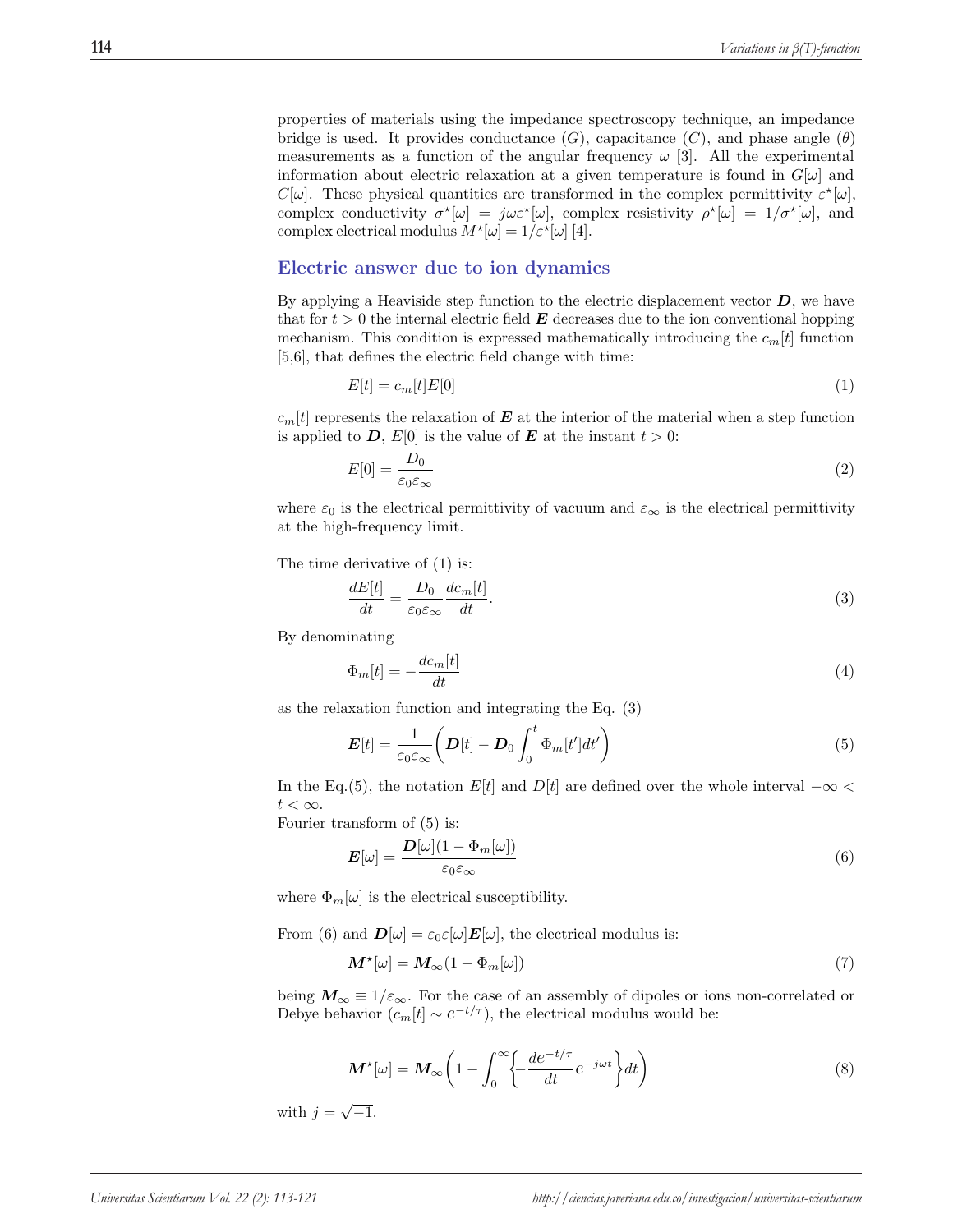The solution of (8) gives the spectrum of  $M^*$  [7]:

$$
\mathbf{M}^{\star}[\omega] = \mathbf{M}_{\infty} \left( 1 - \frac{1}{1 + j\omega\tau} \right) \tag{9}
$$

For the case of some compounds that do not follow the Debye type behavior, i.e., when the interactions between the ions and the structural disorder are taken into account, Havriliak-Negami proposed a susceptibility function of the form [8]:

$$
\Phi_{m,\text{HN}}[\omega] = \frac{1}{[1 + (j\omega\tau_{\text{HN}})^{\alpha}]^{\gamma}}
$$
\n(10)

where the exponents  $\alpha, \gamma$  and the characteristic time  $\tau_{HN}$  are chosen in such a way that they satisfy the experimental data which are asymmetric curves of slope different from one for the right branch, therefore expression (7) may be rewritten as:

$$
1 - \frac{\mathbf{M}^{\star}[\omega]}{M_{\infty}} = \mathfrak{F}\left[\frac{\partial c_m[t]}{\partial t}\right]
$$
\n(11)

where the new susceptibility must be equal to the susceptibility for the Debye case, multiplied by the time distribution function:

$$
\Phi_{m,\text{HN}} = \rho[t] \frac{1}{1 + j\omega\tau} \tag{12}
$$

carrying out the inverse transform:

$$
c_m[t] = e^{-(t/\tau)^{\beta}[T]} \tag{13}
$$

That is, a stretched relaxation function of the Kohlrausch-Williams-Watts (KWW) type [9,10]. Thus the expression (8) takes the form

$$
\frac{\mathbf{M}^{\star}[\omega]}{\mathbf{M}_{\infty}} = \left(1 - \int_{0}^{\infty} \left\{-\frac{\partial e^{(-t/\tau)^{\beta}}}{\partial t} e^{-j\omega t}\right\} dt\right) \tag{14}
$$

This is the expression used to fitting experimental data.

## Preparations of samples

Polycrystalline AgI powder were recrystallized using the solution technique with highpurity reagents [11] starting from 99.99% (Aldrich) high-purity compound. Pure single crystals of 0.5 cm in diameter were achieved. The obtained single crystals were subjected to thermal treatment at 413 K during 24 hours before the measurements to eliminate the  $\gamma$ -phase. The single crystals of chemical composition LiI-4AgI were prepared using the same method, mixing AgI and LiI Aldrich compounds of 99.99% in purity. During the recrystallization process, both AgI and LiI compounds do not react between them. The AgI and LiI compounds are combined forming a mix. Other phases in the formed crystals are not presents. The effect upon activation energy is produced by proximity among LiI and AgI compounds, by principle of conservation of mass all amount of the compounds of AgI and LiI used for the mix at the finish of process of recrystallization in the same initial.

The monocrystalline samples were painted with silver paint on their parallel faces. The impedance spectroscopy measurements were carried out in the LCR meters HP 4284A and HP 4284A in the range of frequencies from 20 Hz to 1 MHz for a temperature range from 200 K to 400 K. The measurements were carried out under  $N_2$  gas flow ensuring a controlled atmosphere.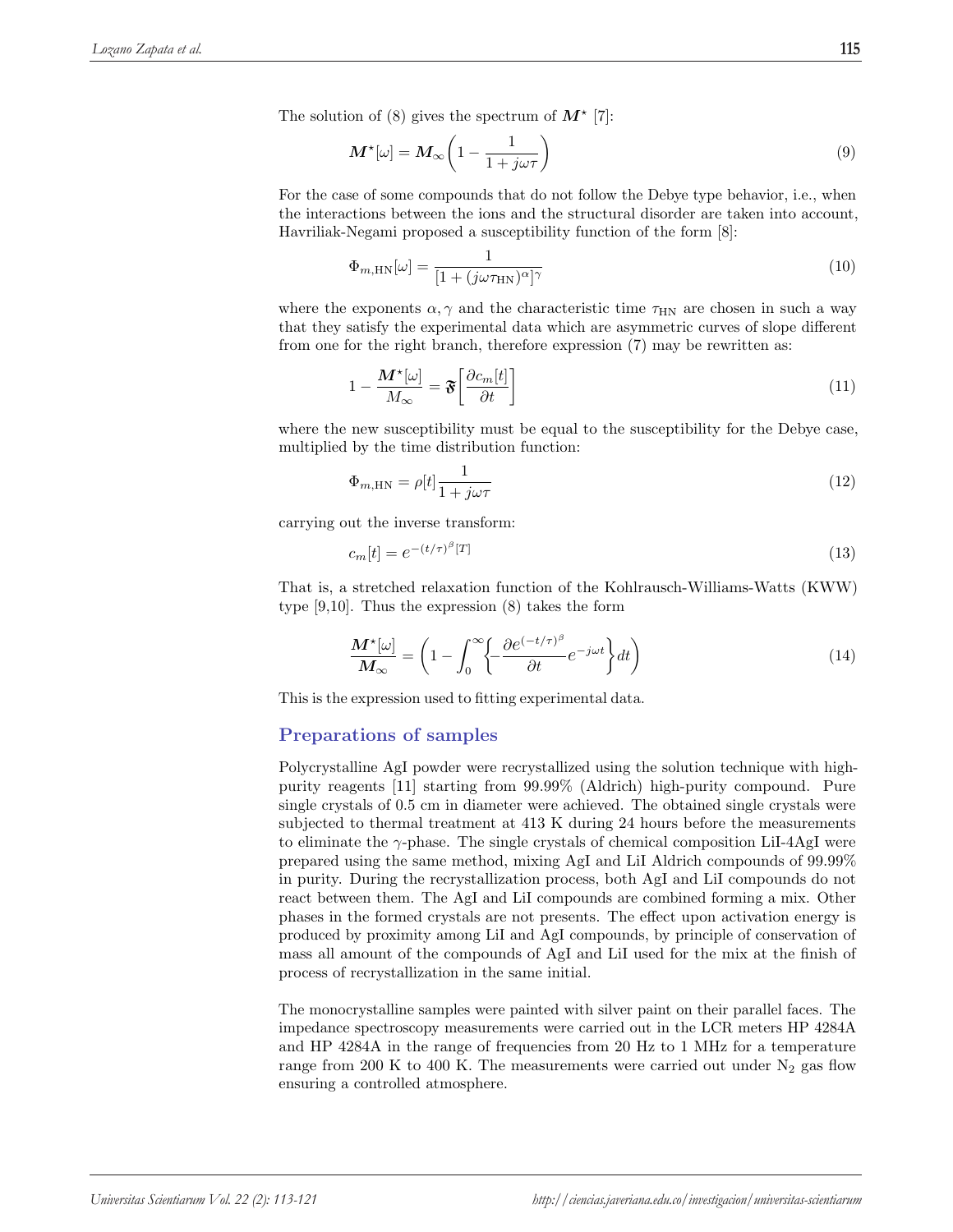## Results and discussions

Figure 1 shows the dependence on the frequency of real part of ac conductivity  $\sigma'[\omega]$ for LiI-4AgI crystals obtained by impedance spectroscopy measurements below the superionic transition in the range temperature from 258 K to 350 K. A potential dependence is observed at the highest frequencies and a cut frequency that separates the dc regime from the dispersive regime that increases with temperature. At low frequencies and high temperatures, ionic conductivity decreases due to the processes that happen in the frontier between the ionic conductor and the electrodes. The diminution effect of conductivity is greater in the AgI samples doped with Li, than in the pure AgI this is explainable due to a greater grain boundary effect. The values of dc conductivity are obtained from the plane regions of the isotherms of conductivity at the lowest frequencies. The solid lines are the best adjustments to experimental data.

In Figure 2, the curves of the imaginary part of the electrical modulus are shown as a function of the frequency for various temperatures, of the LiI-4AgI sample. An asymmetric peak is observed, which was adjusted by expression (14), with a stretched relaxation function (13) KWW type. The solid lines in the figure represent better adjustment to the KWW relaxation function, from which the  $\beta$  parameter was obtained.



Fig. 1. Real part of the electrical conductivity as a function of frequency for LiI-4AgI at temperatures 258 K (red), 283 K (green), 298 K (blue), 327 K (cyan), and 350 K (dark yelow).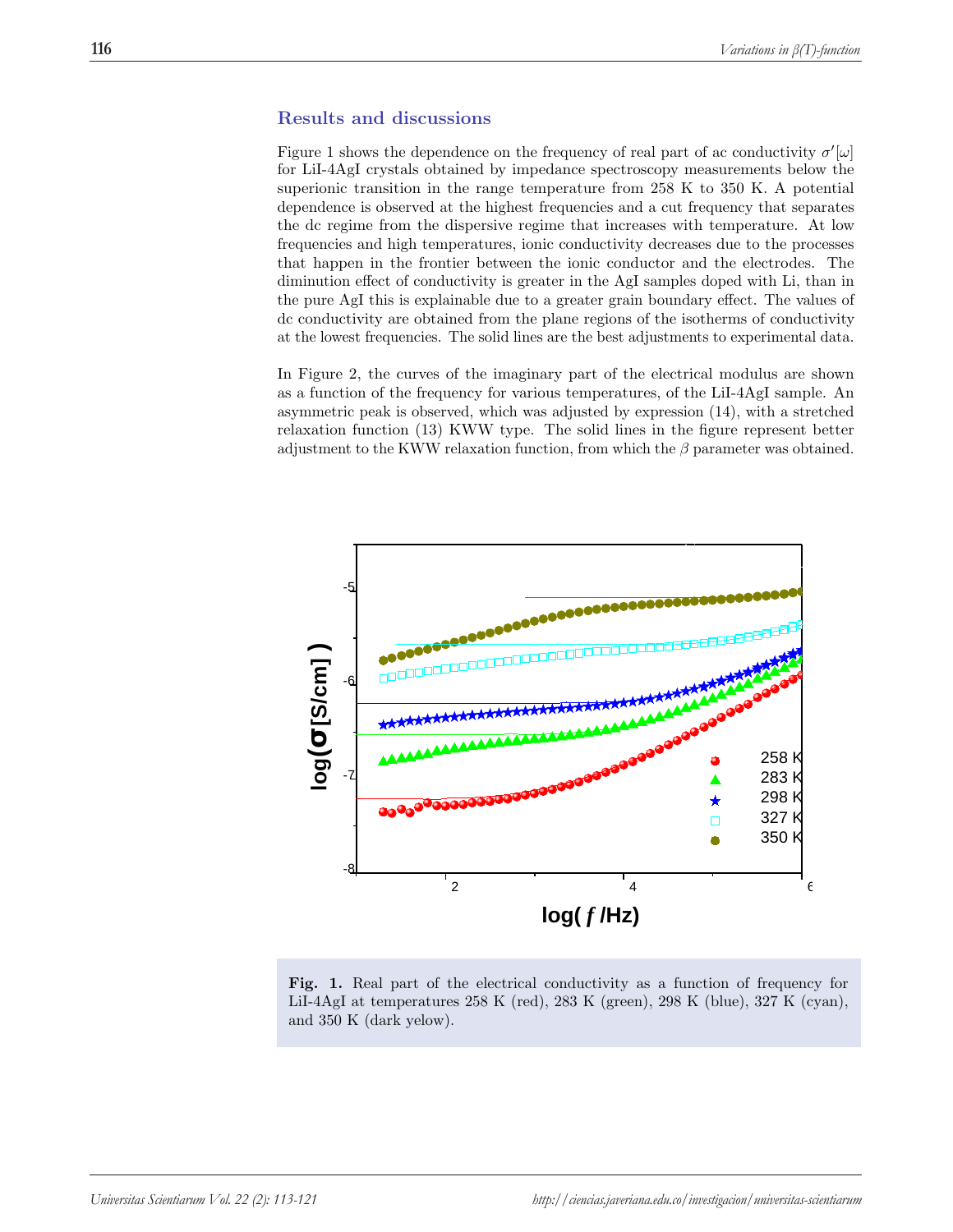

Fig. 2. Dependence of frequency of the real part of the electrical modulus for LiI-4AgI at temperatures 258 K (red), 283 K (green), 298 K (blue), 327 K (cyan), and 350 K (dark yelow).

In Figure 3, dependence of the  $\beta[T]$  function is represented with temperature T for the AgI and LiI-4AgI systems. This function has been obtained starting from the slopes of the right branch of the curves of the imaginary part of the electrical modulus. The continuous line represents the behavior of the  $\beta[T]$  function for the pure AgI. The changes observed in the behavior of  $\beta[T]$  for the LiI-4AgI system, with respect to the AgI compound, are the consequences of the addition of the lithium phase to the pure AgI compound. The activation energies for the pure AgI and for the LiI-4AgI are similar; however the values of  $\beta[T]$  are different. This fact suggests that the addition of the lithium phase would bring as a consequence the variation of microscopic energy and, consequently, a variation of the migration energy according with the coupling model [10].

This is due to the presence of the non-conductor phase of LiI dispersed at nanometric level in the conductor phase of AgI which would favor the local ordering of  $Ag^+$  ions increasing slightly the microscopic energy. This observation confirms the hypothesis that the addition of the LiI phase would produce a decrease in the positional disorder of the sub-lattice of silver ions, with which the correlations at a given temperature would decrease with respect to the pure AgI [12].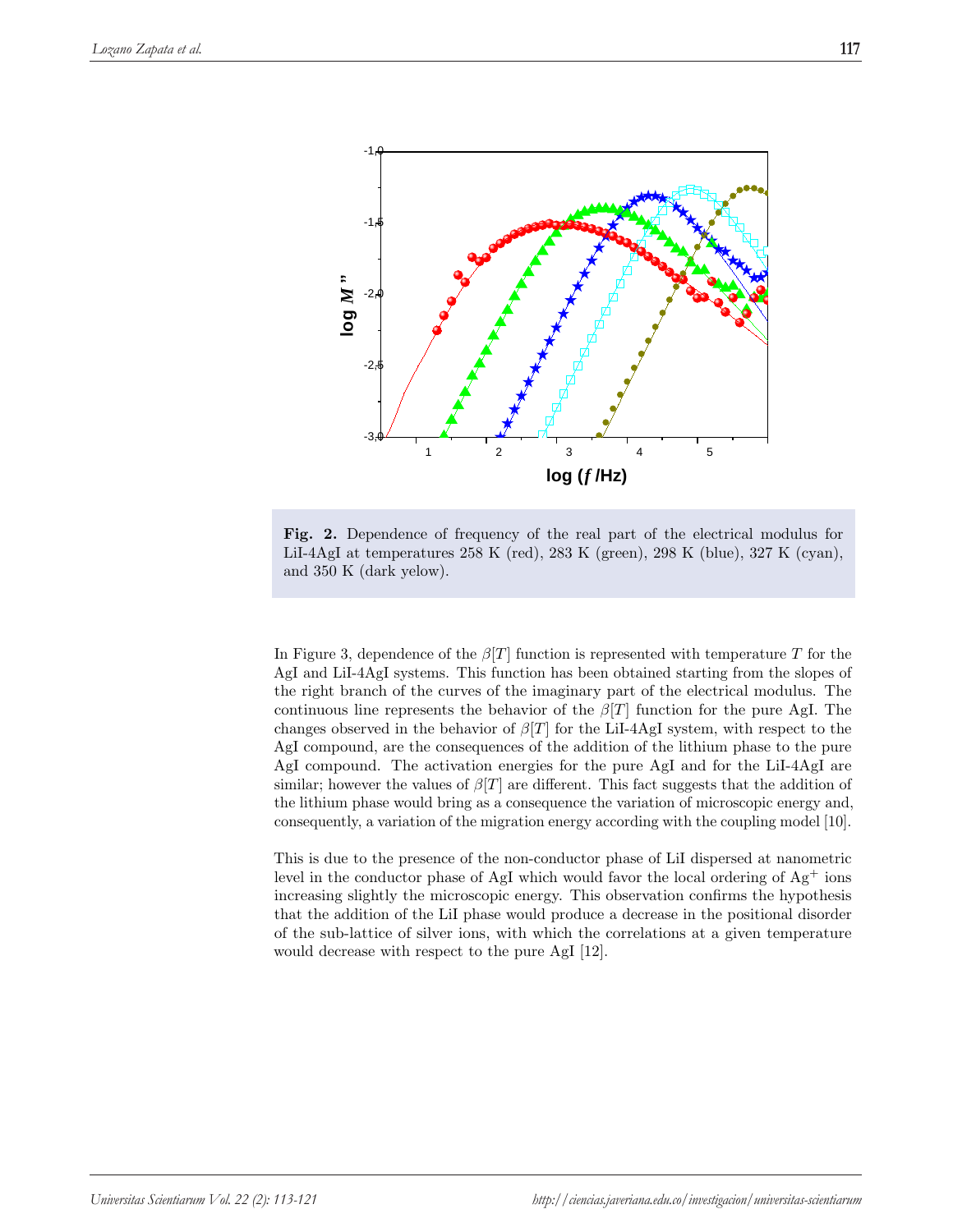

Fig. 3. Dependence of  $\beta$ [T]-function with temperature T for both pure AgI and LiI-4AgI systems. The continues solid line representes the behavior of  $\beta[T]$ -function for the pure AgI compound.

### Conclusions

In this work, we have researched the existence and importance of the ion-ion correlation effects on the relaxation of electrical conductivity of doped AgI crystals with Lithium Iodide at close temperatures and below the superionic transition.

It was found that correlations between mobile ions decrease when the concentration of the LiI doping phase increases. The experimental evidence suggests that the inclusion of the lithium phase in the AgI, favor the decoupling of interaction between the silver ions, and the sub-lattice of fixed iodide ions, remaining the constant activation energy for the silver ions, with a value of  $0.50 \pm 0.02$  eV.

The decoupling of interaction between mobile ions can be due to the modification of relation among the microscopic energies.

## Acknowledges

The authors thank Grupo de Física de Materiales Complejos (Heteroestructuras y Superredes) of Universidad Complutense de Madrid, directed by Dr. Jacobo Santamaria Sánchez-Barriga by measurements realized.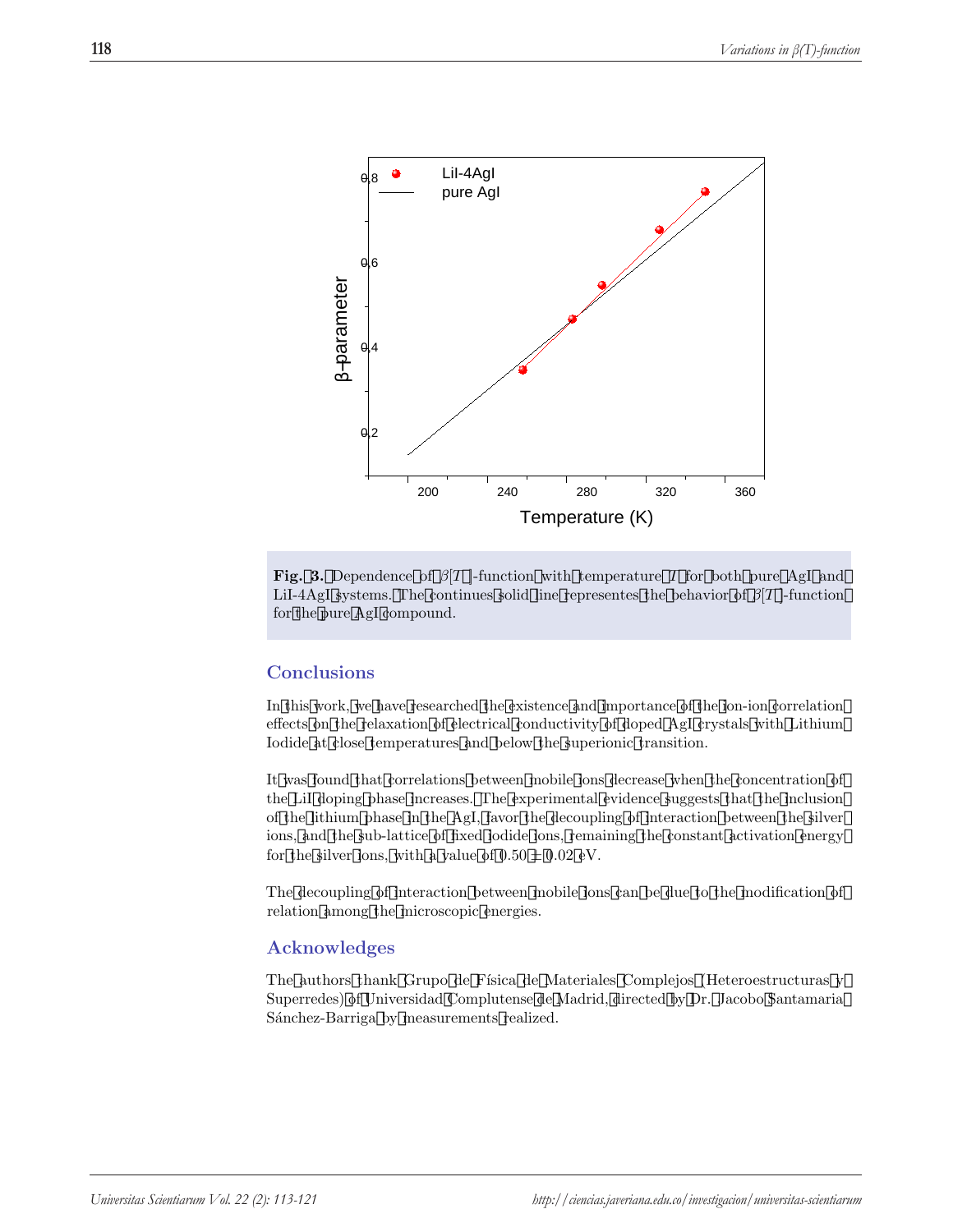# References

[1]Pe˜na Lara D, Vargas RA, Correa H. Solid electrolyte transition and conductivity in 0.1NaI-0.9AgI, Solid State Ionics, 175: 451–453, 2004. doi:10.1016/j.ssi.2004.03.039

[2]Lozano CA, Correa H, Peña Lara D, Vargas RA. Superionic transition of the NaI-AgI System, Physica Status Solidi(b), 245(12): 2 791–2 793, 2008. doi: 10.1002/pssb.200844134

[3] León C, Lucia ML, Santamaria J, Sánchez-Quesada F. Universal scaling of the conductivity relaxation in crystalline ionic conductors, Physical Review B, 57: 41–44, 1 998.

doi: 10.1103/PhysRevB.57.41

[4] Hippel AR von. Editor Dielectric materials and applications The Technology Press of MIT and John Wiley & Sons, Inc., New York Chapman & Hall, Ltd., London, 1954.

[5] Funke K. Jump relaxation in solid electrolytes, Progress in Solid State Chemistry, 22: 111–195, 1993. doi: 10.1016/0079-6786(93)90002-9

[6] Bötcher CJF, Bordewijk P. Theory of Electric Polarization Vol. II, Elsevier Scientific Publishing Company, 1980.

[7] Rivera AC. Movilidad iónica en conductores superiónicos. Tesis de doctorado, Universidad Complutense de Madrid, Facultad de Ciencias Físicas, Instituto de Ciencia de Materiales de Madrid, Madrid, España, 2003.

[8] León C. Relajación de la conductividad eléctrica en conductores iónicos cristalinos. Tesis de doctorado, Universidad Complutense de Madrid, Facultad de Ciencias Físicas, Instituto de Ciencia de Materiales de Madrid, Madrid, España, 1997.

[9] Jonscher AK. Dielectric Relaxation in Solids, Chelsea Dielectrics Press, London, 1983.

[10] Ngai KL, Jonscher AK, White CT. On the origin of the universal dielectric response in condensed matter, Nature, 277: 185–189, 1979. doi:10.1038/277185a0

[11] Kruempelmann J, Mariappan CR, Schober C, Roling B. Electrochemical double layers at the interface between glassy electrolytes and platinum: Differentiating between the anode and the cathode capacitance, Physical Review B, 82(22): 22–203, 2010. doi: 10.1103/PhysRevB.82.224203

[12] Correa H, Vargas RA, García-Barriocanal J, Rivera A, Santamaría J, León C. Electrical conductivity relaxation in lithiun doped silver iodide, Journal of European Ceramic Society, 27: 4 297–4 300. 2007. doi:10.1016/j.jeurceramsoc.2007.02.148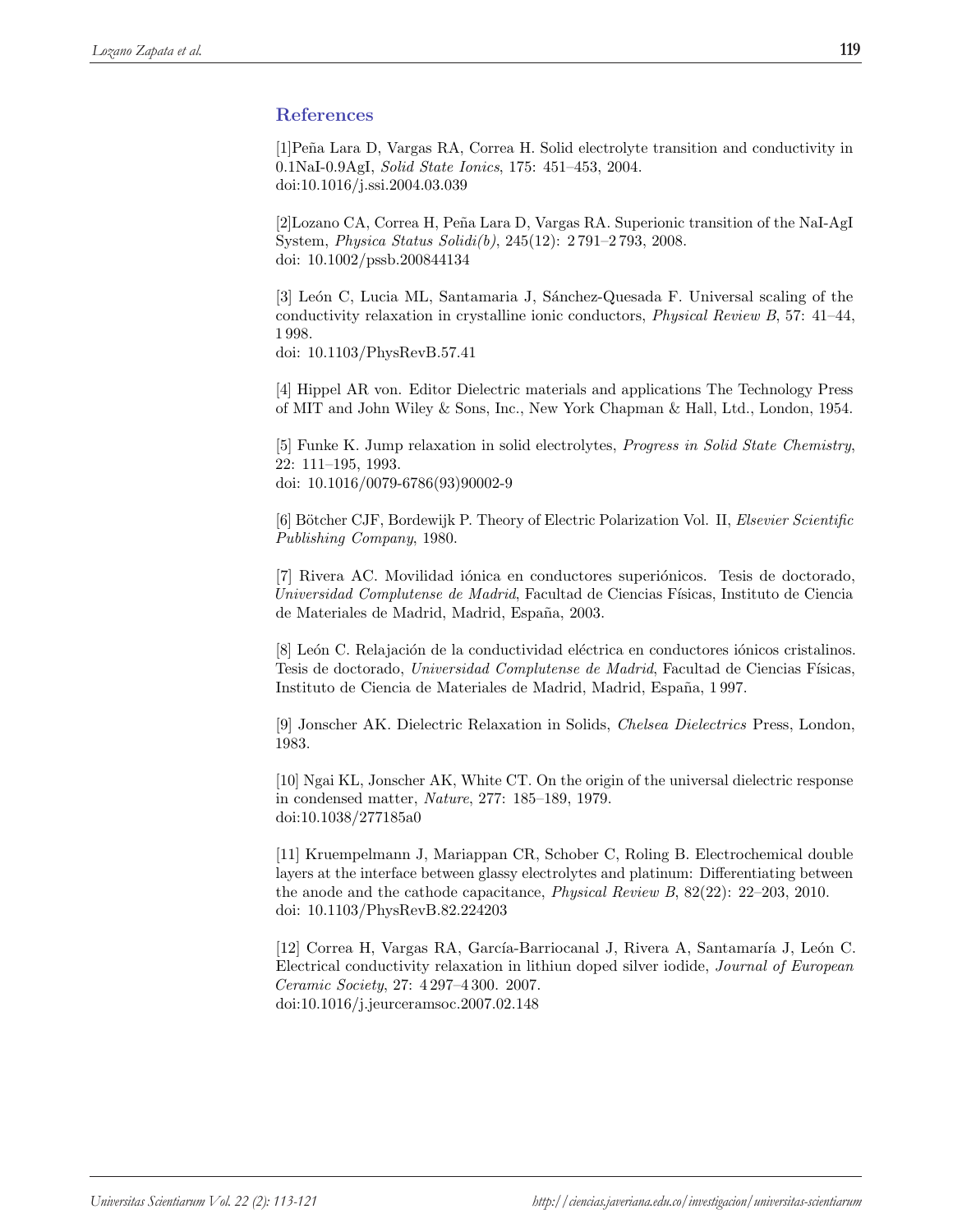#### **Variaciones en la función β(T) - por la adición del sistema LiI-4AgI**

**Resumen.** Se tomaron medidas de espectroscopía de impedancia de muestras de Lil-4Agl en el rango de frecuencia de 20 Hz-1 MHz y en el rango de temperatura entre 353 K y 378 K. Tanto el litio puro como el litio dopado con ioduro de plata mostraron fenómenos de bloqueo en los electrodos y la frontera de grano. Los fenómenos de bloqueo permitieron un cambio en las propiedades de transporte del compuesto puro respecto del compuesto dopado a medida que variaba la temperatura. Las curvas del módulo eléctrico en el sistema LiI-4AgI muestran picos asimétricos correspondientes a una débil correlación entre iones móviles en el proceso de difusión. La conductividad eléctrica en el sistema AgI-LiI se puede describir usando una normalización de la función de relajación del tipo Kohlrausch-Williams-Watts (KWW). Especulamos que la fase de litio disuelto en ioduro de plata favorece la formación de islas que dispersan la conductividad debido a la modificación de la relación entre las energías microscopias: energía microscópica y energía de migración.

**Palabras clave:** módulos eléctricos; conductividad iónica; ioduro de plata; ioduro de litio; función KWW.

#### **Variações na função β(T) devido a adição do sistema Lil-4Agl**

**Resumo.** Foram realizadas medidas de espectroscopia de impedância de amostras de Lil-4Agl na faixa de frequência de 20 Hz - 1 MHz e na faixa de temperatura entre 353 e 378 K. Tanto o lítio puro como o lítio contaminado com iodeto de prata mostram fenômenos de bloqueio nos eletrodos e nos limites do grão. Os fenômenos de bloqueio permitiram uma mudança nas propriedades de transporte do composto puro em respeito ao composto contaminado, à medida que se variava a temperatura. As curvas do módulo elétrico no sistema Lil-4Agl mostraram picos assimétricos correspondentes a uma correlação débil entre íons móveis no processo de difusão. A condutividade elétrica no sistema AgI-Lil pode ser descrita utilizando uma normalização da função de relaxação do tipo Kohlrausch-Williams-Watts (KWW). Especulamos que a fase de lítio dissolvida em iodeto de prata favorece a formação de ilhas que dispersam a condutividade devido a modificação da relação entre as energias microscópicas: energia microscópica e energia de migração.

**Palavras-chave:** módulos elétricos; condutividade iónica; iodeto de prata; iodeto de lítio; função KWW.